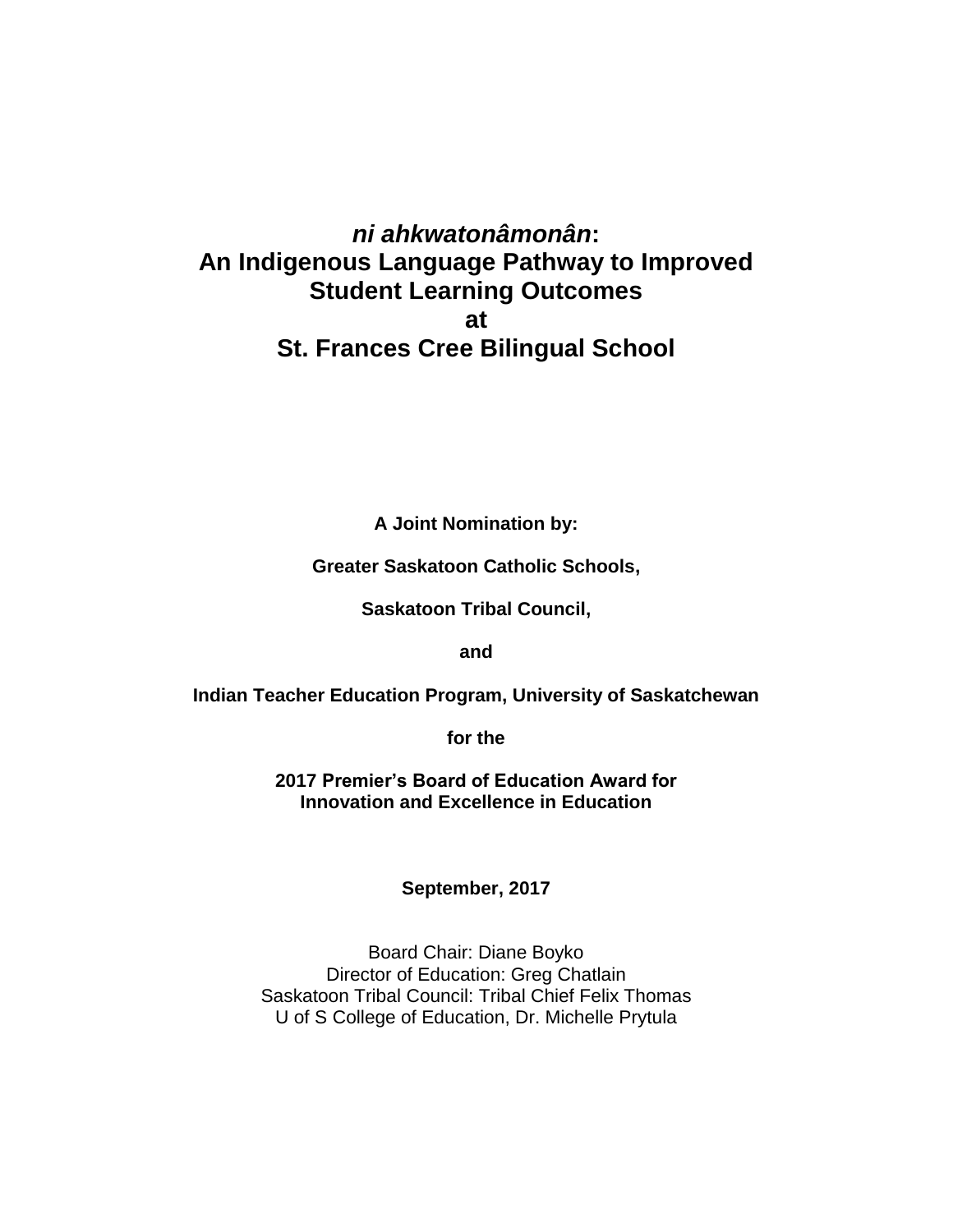#### **About the Project**

*Ni ahkwatonâmonân* is a *nēhiyaw* term meaning "we speak with a strong voice." This is a fitting title for a proposal that brings forward the voices of First Nations and Métis families and community, as well as supportive partners, to commit to designing and resourcing an innovative learning program to support Indigenous student belonging and success. The St. Frances Cree Bilingual Program provides the foundation for students to achieve their full potential and offers an incubation site for innovations in Indigenizing the curriculum and improving First Nations and Métis student learning outcomes. In partnership with Saskatoon Tribal Council (STC), St. Frances offers a dual-stream Cree and English program to 575 pre-kindergarten to Grade 8 students from 57 neighbourhoods in Saskatoon and area. In addition, the on-site STC Early Learning Centre serves 74 infants and toddlers. Being a Catholic school, the learning program is infused with Gospel values in addition to *nēhiyaw* language, knowledge and culture. The results are highly engaged students and families, low student mobility, and demonstrable gains in learning outcome.

The innovation that the St. Frances Program is built on is the purposeful redesign of a learning community with foundations in *nēhiyaw* language and culture. Just over 10 years ago, the imperative for improved student learning outcomes for First Nations and Métis students in Saskatchewan was emerging with renewed urgency. Emerging partnerships enhanced First Nations and Métis community participation and signaled a new paradigm for the education sector. The Greater Saskatoon Catholic Schools' Board of Education challenged administration to develop a longterm strategy that blended the best of what we know about Indigenous epistemologies with cutting-edge pedagogies to create a space where Indigenous learners were advantaged through a familiar context and the best classroom and learning supports available. Achieving this ideal required innovative partnerships to guide program development with new strategies born of collaboration and commitment.

Innovations at St. Frances are best described through a glimpse into a day in the life of the Cree Bilingual Program. With approximately 650 children and youth on site, there is always plenty of movement as students, staff and community partners unfold countless overlapping narratives. The office is a hub of activity with parents and community members making inquiries with front office staff. Students pour in from a long line of buses and cars, with book bags and skipping ropes. The morning clamour is reminiscent of most schools, except for the fact that most of the talk is in the *nēhiyaw* language. Everyone pauses for morning prayer and *Oh Canada* rendered in Cree, with most students able to enthusiastically add their voices to the chorus. Shortly after the day begins, the roar of students involved in physical activity beckons you into the gymnasium. The teacher consults with a student from the College of Nursing and an Indian Teacher Education Program (ITEP) teacher candidate as they collaborate to ensure students are indeed experiencing quality daily physical education. Across the hall is the Dreambroker's office. This aptly named program, funded by SaskSport, works with children and families to provide opportunities to participate in sports, recreational activities, and the arts. The broad grin on a student's face tells you that dreams are indeed coming true as she may have just registered for hockey, karate or piano lessons.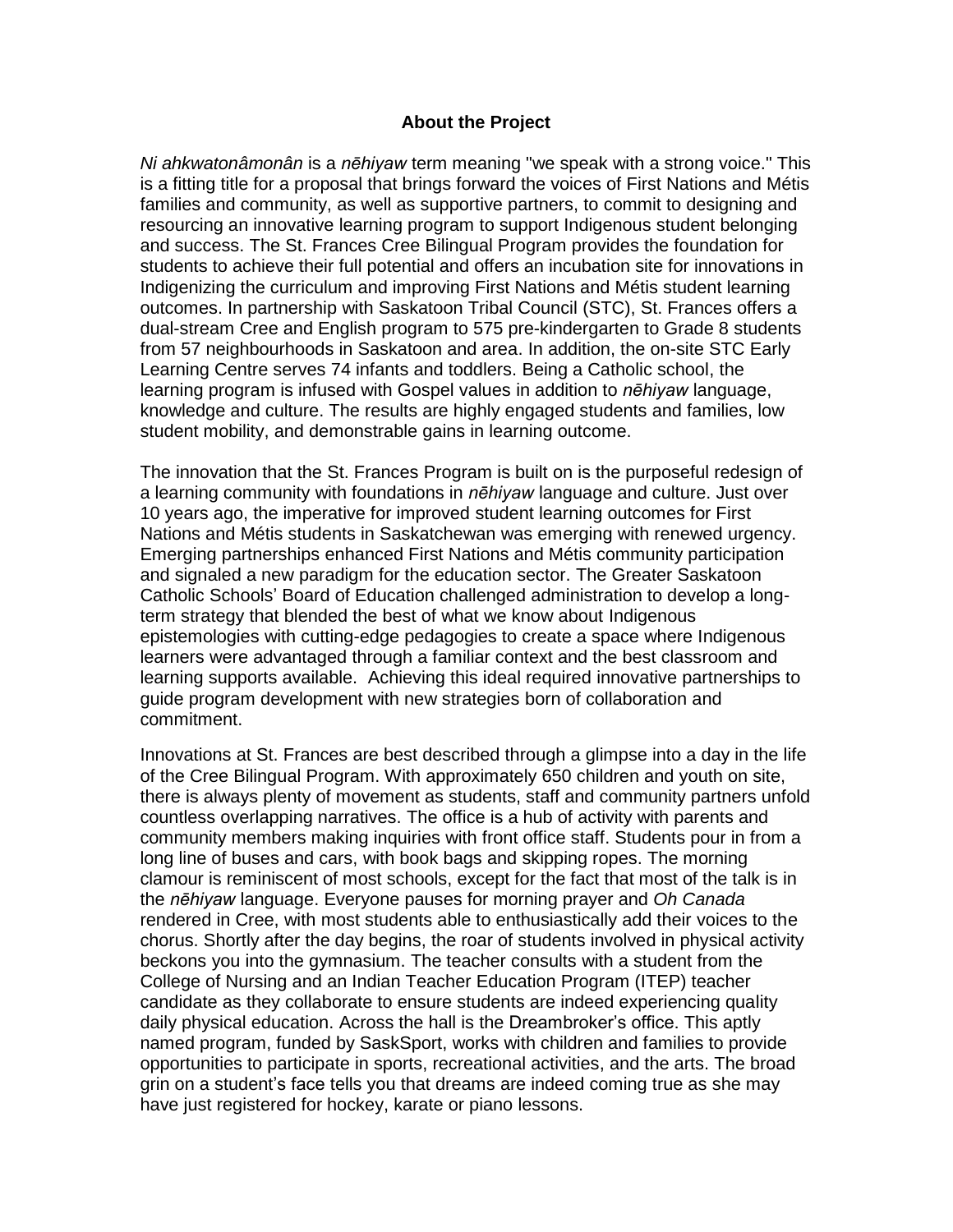Next door, in a retrofitted storeroom, an expert math teacher is huddled around a crowded table with half a dozen Grade 4 boys and girls, passing a soccer ball backand-forth. A closer look confirms that they are not practicing soccer, but that the ball has numbers written on it in magic marker and that students are passing the ball to practice addition equations. The Math Coaching Program, an innovation that emerged from St. Frances, has demonstrated extraordinary results in closing the learning gap for students.

Down a few steps into what was once a skate room is a makeshift clinic. Students and faculty from the College of Nursing have been working with students on preventative healthcare at St. Frances for nearly a decade. This partnership has ensured that health and education work together to ensure that students are ready to learn. Further down the hall, you come across a pre-kindergarten classroom with moms and dads engaged in play-based learning and oral language development. Up

the back stairs and you come across a Learning Assistance area as a student announces to the Leveled Literacy Intervention teacher that he is going to move from yellow to green this year! Across the hall, the Grade 8 students are preparing their summations for the defense in a mock trial taking place in the Provincial Court House later that afternoon.

Up another set of stairs and there's an office where the Literacy Catalyst Teacher, who is a fluent Cree speaker, pours over benchmark data to determine which students and what skills require her immediate attention. Peek into a classroom down the hall, and you see a group of ITEP students from the University of Saskatchewan. They are learning within the context of a concept called a Professional Development School (PDS). A PDS brings together teacher candidates and experienced teachers to exchange knowledge and collaborate on improving pedagogical practices. Down another flight of



*Figure 1: Cultural Advisor Elmer Tootoosis leads the St. Frances Wolves Drum Group as they placed 1st in the drum category at a local Powwow.*

stairs and you come across a Grade 4 classroom teacher and the Cree Language and Culture Catalyst Teacher collaborating to interpret and apply the *nēhiyaw* language curriculum that was developed specifically for the St. Frances Program. The curriculum is built on Saskatchewan Curriculum Outcomes to ensure that language permeates learning. Back down towards the office and just off of the staff room, in what used to be a telephone cubby, a respected Elder from a local First Nation is sitting with a group of youth and imparting teachings that they will require when they are serving the traditional feast planned for the following day. He ensures that they are conversant with the meaning, tradition and practices of the ceremony. Back towards the gymnasium, just as it is filling up with parents, grandparents and community members who are gathering for a primary language showcase. Mushoms and kokums beam, and tears well up in their eyes, as their grandchildren sing in Cree, returning the language to families and communities after generational interruptions.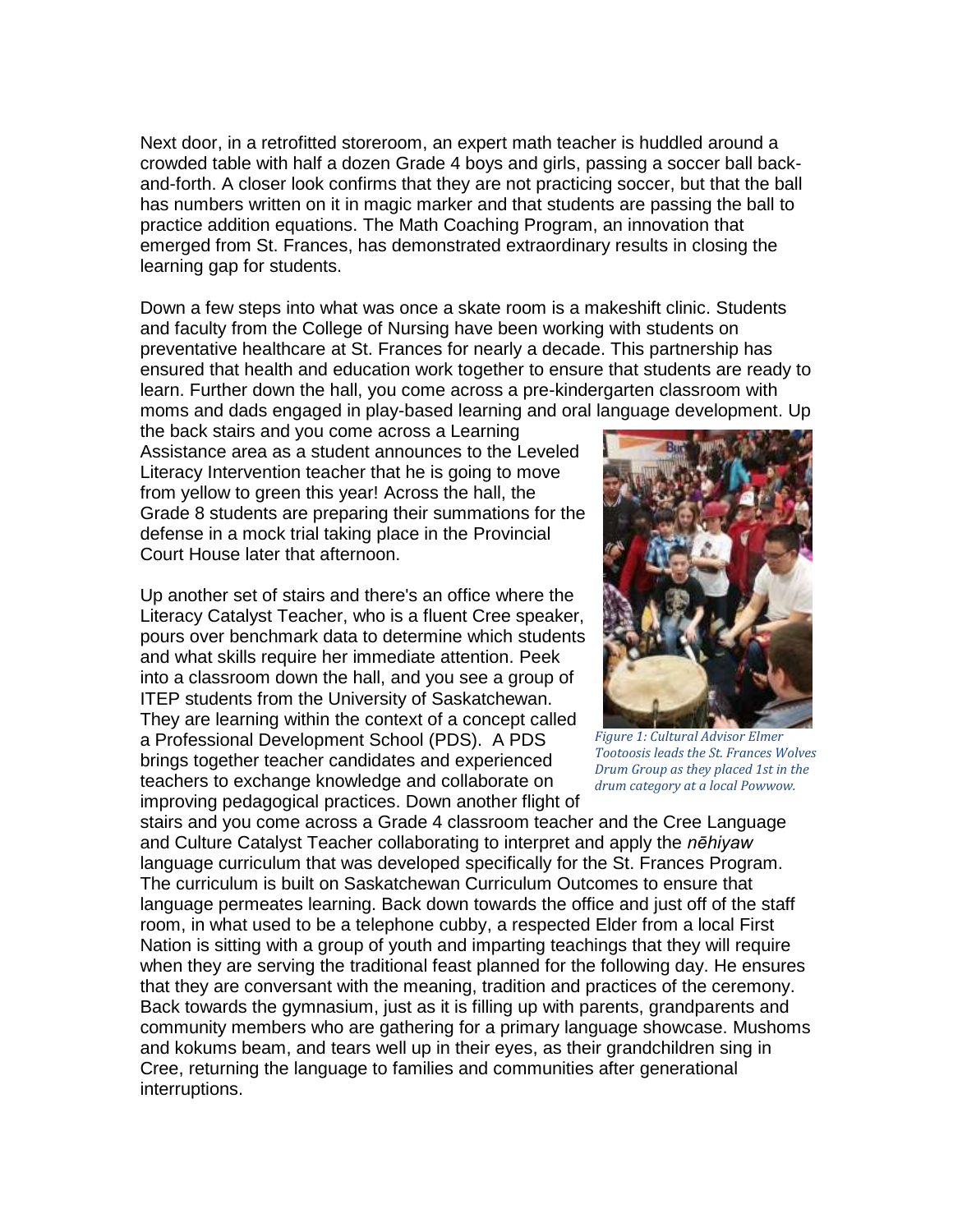These scenes, and many others, play out everyday at St. Frances. The longer one has the opportunity to spend at St. Frances, the more prevalent two particular themes emerge: cultural belonging and academic excellence. These themes were predicted to come together to create an effective and sustainable learning program for Indigenous children. Ten years into the project, the board is able to look back at how their commitment has come to life and enumerate



the many successes with families and partners that demonstrate positive and lasting outcomes for countless families and their precious children.

## **Program Goals**

The St. Frances Cree Bilingual Program is guided by the following program goals:

- A welcoming school climate reflective of the children, families and the community that we serve.
- Families and community engagement at all levels of program development and evaluation.
- Permeation of *nēhiyaw* language and culture across the curriculum.
- *Nēhiyaw* language learning outcomes consistent with individualized language acquisition goals.
- One year's growth in one year's time in reading and math.

## **Board Influence and Participation**

While the spark for the Cree Bilingual Program originated in the First Nations and Métis communities, our Board of Education has nurtured the flame for over a decade. The board was faced with the challenge of declining enrolments at St. Frances School. They had a number of options before them to purposefully utilize the space. The board decided, though, to examine their goals and determine if there was an opportunity for program expansion or development consistent with their commitments. The Saskatoon Tribal Council, through the *mamawkomatowin* partnership, was advocating for enhanced Indigenous language programming. The board challenged administration to come up with a concept that would allow St. Frances School to continue to serve the local community, while providing a point of delivery for Indigenous language. With a concept developed and presented to the board, they approved the program in June of 2007. Since its inception, the board has remained engaged in the development and monitoring of the St. Frances program through countless updates, monitoring reports and budget approvals. Two particular issues, the development of innovative partnerships and the board's ongoing advocacy for an improved facility for the St. Frances program, demonstrate the ongoing involvement of the board (Appendix 1).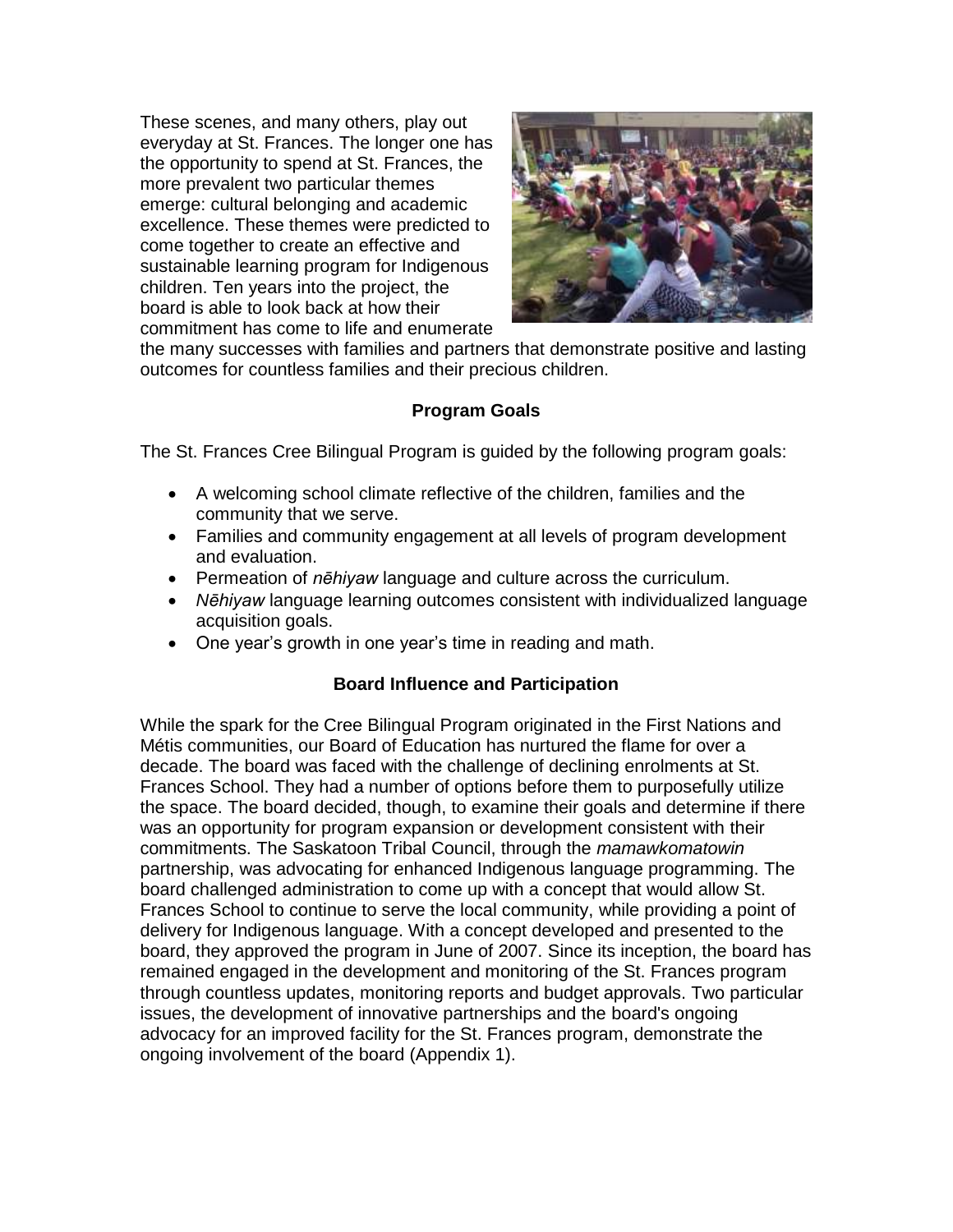#### **Innovations**

While there are many innovations within the St. Frances Cree Bilingual Program, three particular innovations characterized the board's commitment to improved student learning outcomes: Indigenizing the curriculum, staff development and excellence in the learning program.

After visiting many schools that teach an Indigenous language, the goal of developing a more responsive *nēhiyaw* language curriculum, based on Saskatchewan curricular outcomes, was born. A team of Indigenous language learning experts worked for over two years to develop a curriculum that allows language and culture to be delivered by the regular classroom teacher within the context of provincial curriculum. The result is a comprehensive document that allows teachers to permeate curriculum with language and culture while ensuring success in all subject areas. This supports students that may move on to other schools by ensuring consistency and smooth transitions (Appendix 2).

Another innovation that has grown out of the St. Frances Program is Math Coaching. The Math Coach works with students that require enhanced opportunities to learn based on diagnostic math assessments. The Math Coach works with small groups of students to address particular gaps in learning. In addition, St. Frances utilizes the Leveled Literacy Intervention. Similarly, this program works with students identified below expected level through the Benchmark Reading assessment, and addresses specific skills to assist students in closing learning gaps. The learning innovation, though, is not these individual program components, but the establishment of literacy and language learning communities that raise the level of expertise of all staff, while capitalizing on the vast experience of the group.

The desire to ensure that teachers are prepared to assist students to achieve their language, literacy and math goals precipitated one of the most recent innovations at St. Frances. The Professional Development School model is a partnership between the board, the Saskatoon Tribal Council and the College of Education's Indian Teacher Education Program. Research indicates that new teachers are often not fully prepared for their teaching assignments. A PDS builds a teacher candidate's confidence and effectiveness while enhancing the skills and knowledge of practicing teachers. St. Frances teachers have a unique blend of Indigenous epistemological knowledge and contemporary pedagogical skills that are worth imparting on teachers in training. Pre-service and in-service teachers work together to link theory and practice to improve teacher skills and share best practice. The PDS also enhances understanding of Indigenous knowledges and worldviews, and introduces teacher candidates and in-service teachers to traditional paradigms to improve understanding of Indigenous cultures and the students. At the Professional Development School, University of Saskatchewan teacher candidates take classes at St. Frances. Ultimately, the goal of a PDS is to improve student-learning outcomes. The partnership agreement is included in Appendix 3.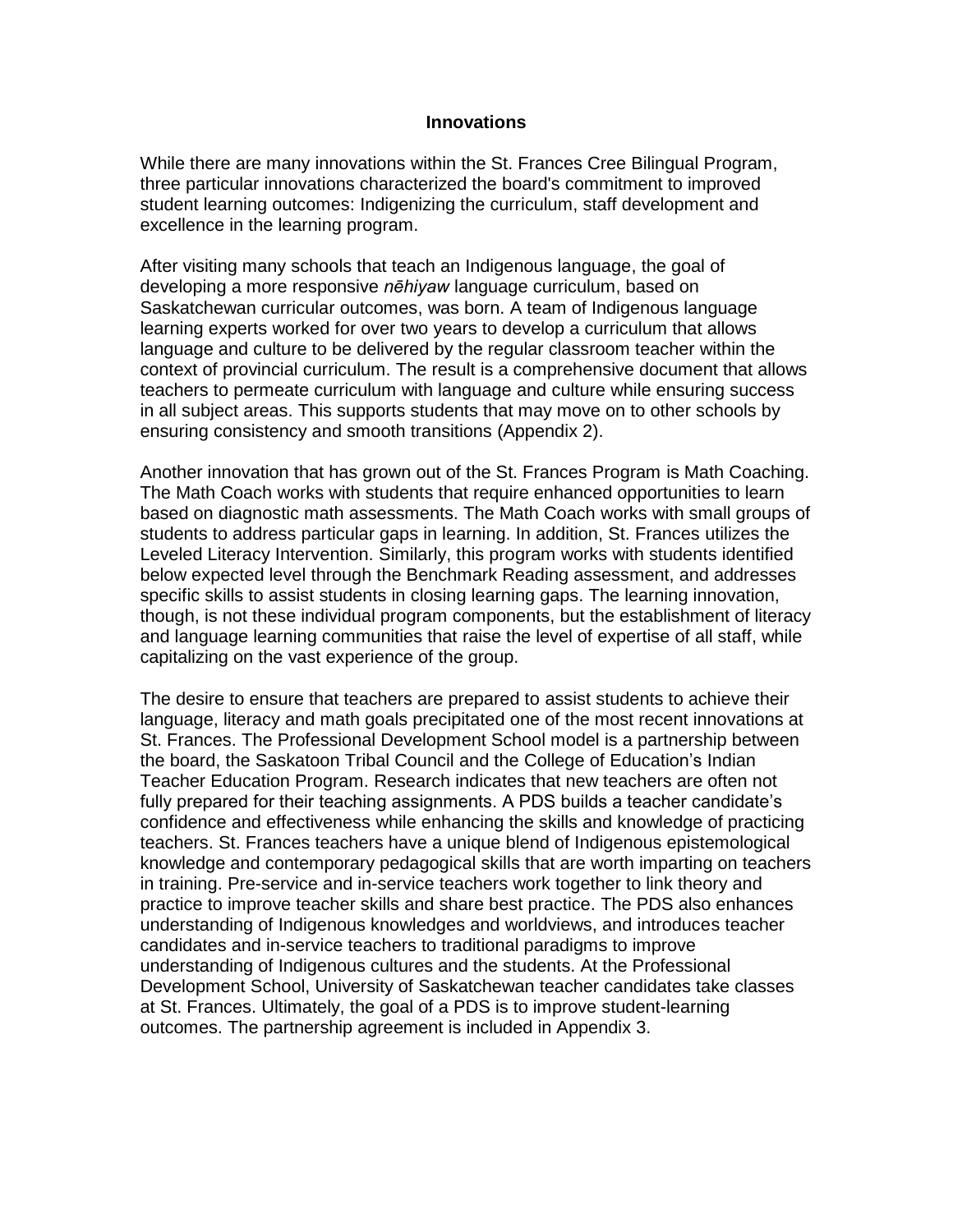### **Sustainability**

The most visible sign of sustainability is the continued enrolment growth at St. Frances (Appendix 4). The current pre-kindergarten to Grade 8 student population is approximately 575 students. With the 74 infants and toddlers in Saskatoon Tribal Council's on-site Early Learning Centre, the total population approaches 650 students. Beyond the numbers, St. Frances serves as a transition point for many families moving to the city from their First Nations communities. Sustainability is driven by demand. First Nations families demand and expect a language option for their children.

Sustainability is also anchored in partnerships. The St. Frances Cree Bilingual School has been a partnership school with the Saskatoon Tribal Council since its inception. The board is now working with the Saskatoon Tribal Council to explore cogovernance options. The vision is that the renewal of the facility will provide opportunity for the board and the Tribal Council to initiate a new model of commitment and collaboration, realizing a greater role for the First Nations community in determining the rate and direction of change in Catholic education. Ultimately, the St. Frances Program is a central commitment within the board's response to the Truth and Reconciliation Commission's 94 Calls to Action and helps to challenge the board to new heights in responsiveness and collaboration.

### **Cost-benefit Analysis**

St. Frances School enjoys a preferential staffing ratio as well as additional supports for language, literacy and mathematics instruction. Arguably, these supports are commensurate with student learning needs. The board views these resource allocations as a moral imperative to enhance learning outcomes among First Nations students and to support the retention and proliferation of the Cree language. The prolific partnerships at St. Frances also add great value to the program with little direct cost. The immense contributions of the Saskatoon Tribal Council, the College of Nursing, the College of Education and SaskSport, to name a few, help ensure that student readiness to learn is enhanced and learning needs are met. These partners typically share a mandate to support our vulnerable children and youths and add value for children and families. In addition, their organizations learn and grow, and as a result, are more responsive to client needs.

The social cost of illiteracy and leaving school early are well documented, as are the benefits of engaged students receiving individualized instruction. The innovations at St. Frances add value to the program and to improved student learning outcomes, further enhancing the value proposition of the program and the benefit to students, families and the province as a whole.

#### **Client Support for the Innovation**

The manner in which students express their support for the program is measured differently than the manner in which adults express their support. St. Frances has steadily experienced increased student attendance and lower student mobility.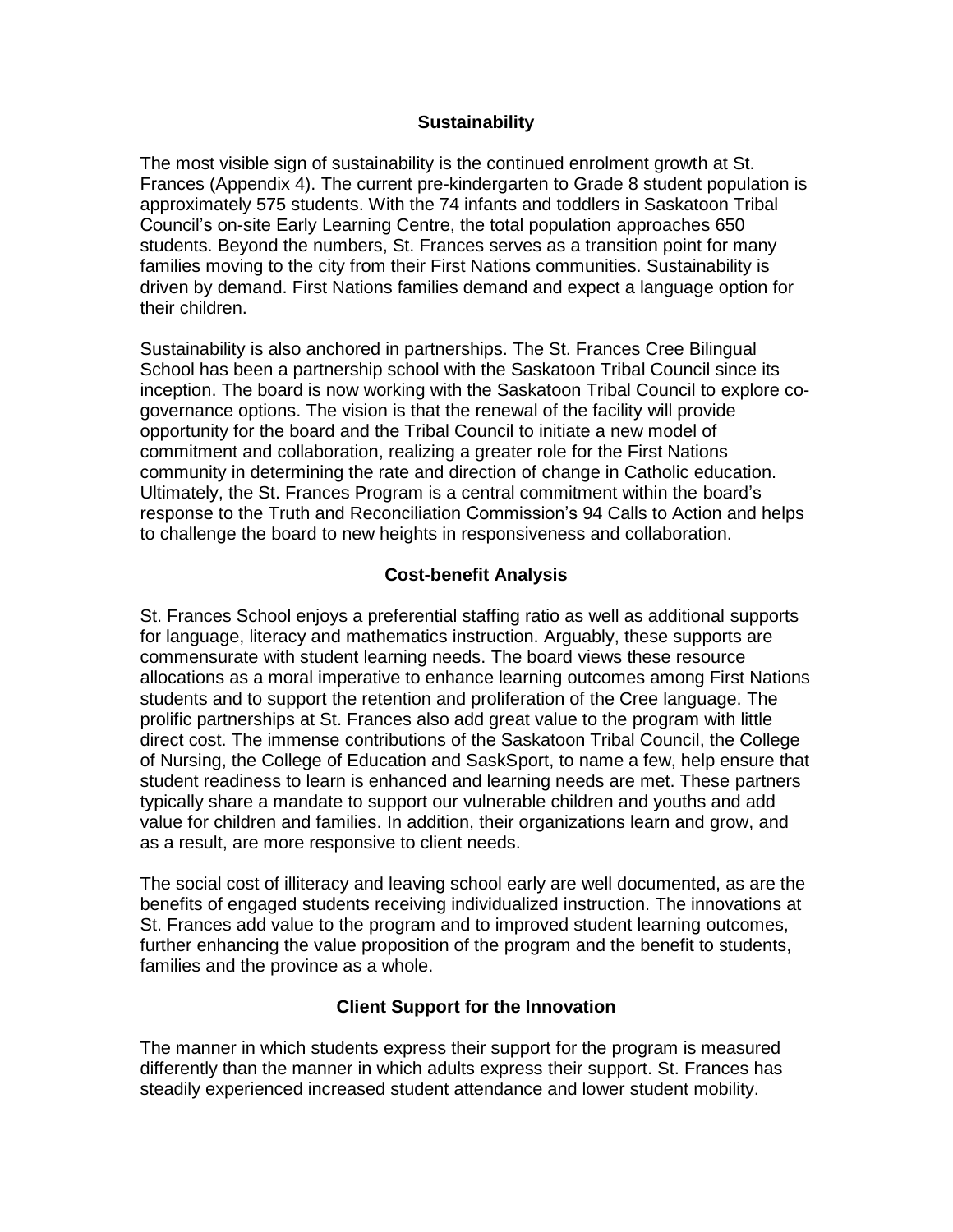Student reported indicators of engagement and belonging, measured by the OurSchool Survey, also demonstrate increased student belonging and engagement.

Parent and family support is primarily measured through enrolment of their children in the program. Celebrations of learning at the school enjoy overwhelming support and attendance. Indeed, even consultations on the future of the facility realized immense participation. In January, 2016, over 400 people attended a consultation on the future of the facility. In May, 2017, there were approximately 500 people in attendance for a similar consultation. Parents also developed an advocacy group to promote the facility needs at St. Frances and have twice attended a board meeting to communicate their expectations. One parent took it upon herself to collect hundreds of signatures on a petition to support facilities improvements at St. Frances. Parents are also keen to routinely participate in the Catholic School Community Council.

The St. Frances Cree Bilingual Program is staffed by 64 remarkable teachers and support staff. Of the 64 staff members, 24 are fluent Cree language speakers. In the beginning of the program, it was often difficult to recruit and retain Cree teachers. In

the last approximately four years, it has become easier to recruit, as many teachers will approach the board vying for an opportunity to teach within the program. While urban opportunities provide a rationale for some, many of these expert teachers express a desire to be at St. Frances because of its vibrant language-learning context.

## **Partnerships**

The board has come to appreciate the

numerous partnerships at St. Frances, including partnerships with the Saskatoon Tribal Council, the Indian Teacher Education Program at the University of Saskatchewan, the College of Nursing, the SaskSport Dreambroker Program, PotashCorp, BHP Billiton, CHEP Good Food Inc., Big Brothers and Big Sisters, Indigo, and many more. These partnerships are foundational in the innovation of providing responsive and effective programming within an Indigenous learning context. Repeatedly, partners express how their own organizational learning is enhanced through their participation at St. Frances.

The First Nations community has also demonstrated its support for the Cree Bilingual program. Many community resource people and First Nations and Tribal Council representatives offer to enhance language programming by offering cultural learning opportunities. This kind of support is instrumental in ensuring language and cultural authenticity within a program that is not situated within a First Nations community. First and foremost, the Saskatoon Tribal Council is a partner that is always willing to provide supports and to offer constructive feedback to ensure that the program is culturally responsive and is meeting the learning needs of all students.

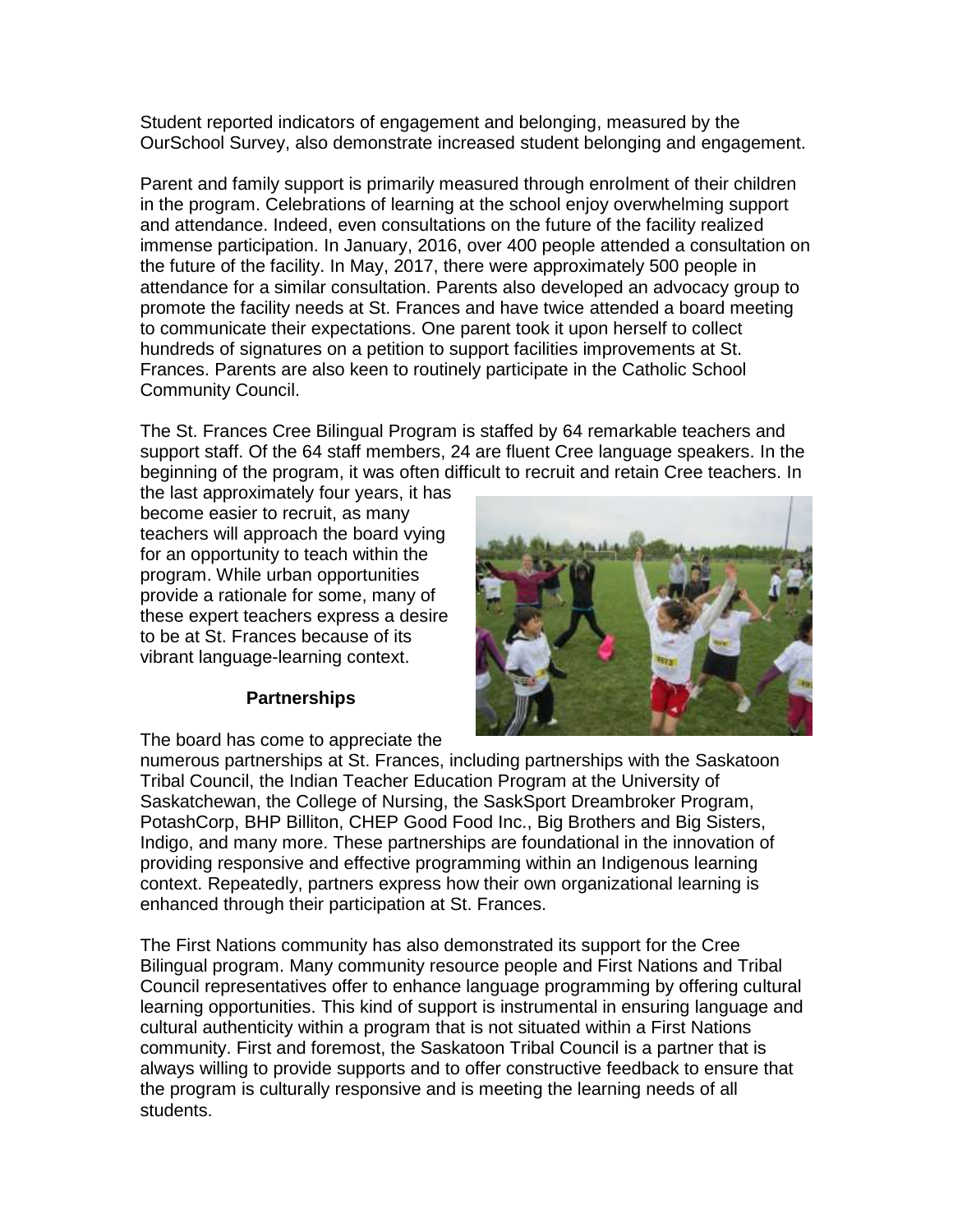The University of Saskatchewan is also an anchor partner within the Cree Bilingual School. The dean of the College of Education and the director of the Indian Teacher Education Program participate in guiding the development of the Professional Development School model. In addition, a First Nations education consultant from Greater Saskatoon Catholic Schools is currently seconded to the College of Education to facilitate the ongoing operations of the PD School at St. Frances.

#### **Evidence of Improved Student Achievement**

Of the five broad goals for the St. Frances Cree Bilingual Program, three of the goals pertain specifically to improved student learning outcomes in the areas of *nēhiyaw* language acquisition, and reading outcomes. The *nēhiyaw* Language Curriculum creates an imperative for individualized language acquisition goals, consistent with a student's language foundations and program exposure.

Literacy development goals are at the forefront of the St. Frances Program. With a whole-school literacy imperative, there is high consistency throughout the school with a balanced literacy approach, consistent guided reading and a network of compensatory supports for developing readers. Many of the St. Frances teachers come from outside of the division, so literacy learning knowledge and skills vary. At St. Frances, we celebrate the gifts that each teacher brings, while collaboratively working to bring everyone to a level of mastery to actualize a strong foundation of balanced literacy in every classroom. Through collaborative learning, we integrate inquiry-based learning as a high-impact strategy to engage students in their learning. Professional development focusses on fostering teacher collaboration and bridging theory to practice to achieve quick wins and sustainable gains. Learning communities use a strategic cyclical process for teacher cohorts to identify a Problem of Practice (POP), co-create lessons to address the POP, teach and observe the lesson, debrief and analyze the data, and reflect and revise plans accordingly. A reading imperative and deliberate professional development have resulted in consistently improving student outcomes. In June of 2016, 43% of students from Grades 1 to 8 were reading at or above grade level, up from 33% the year prior. Program efficacy is evident in that 57% of students who were present all year grew at least one grade level; up from 29% the year prior. In addition to balanced literacy in every classroom, every day, with fidelity and effectiveness, St. Frances enjoys the support of 1.25 FTE literacy support teachers and have repurposed the Learning Assistance Teacher role to better support students with Plus and Focused Intervention supports for students in Grades 1 to 3. June 2017 results measured by the Fountas and Pinnell Benchmark Reading Assessment indicate 15% growth in students meeting or exceeding expectations compared to the November 2016 results. Literacy will always be an imperative at St. Frances but our commitment to students and families is that the learning program will contribute to marked growth in learning.

Mathematics instruction at St. Frances has developed within a similar framework as the literacy program. There is a whole-school imperative, consistent instructional expectations and Plus and Focused Interventions to supplement Quality Core Classroom Instruction. Students are engaged in daily small-group instruction, with lessons that are systematically designed around research-based improvement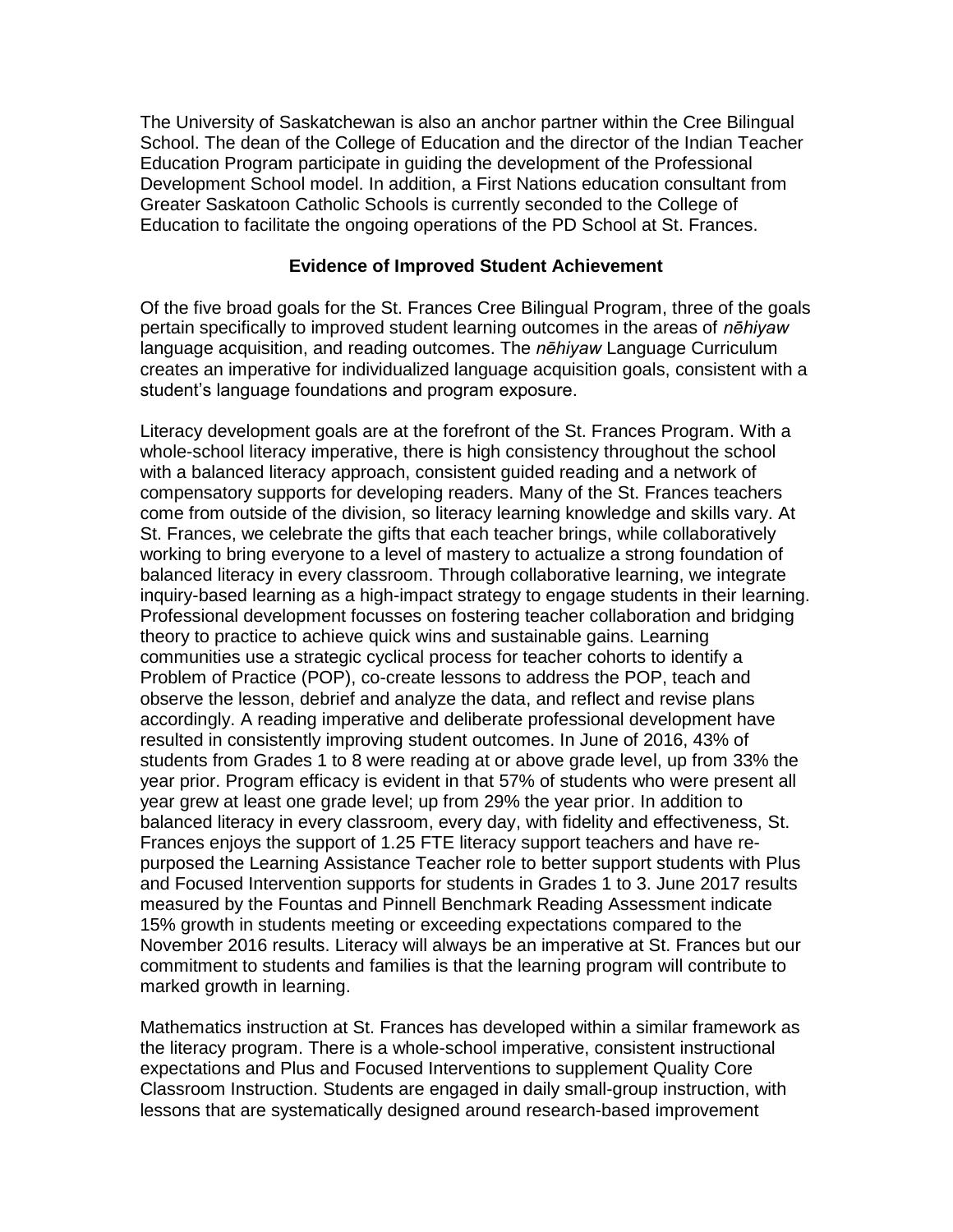strategies. In addition, compensatory math supports supplement, small or wholegroup instruction in the classroom. Teachers collaborate to refine practice and improve Quality Core Classroom Instruction. A 1.0 FTE Math Coach supports Plus and Focused Instruction by offering targeted supports to Grades 4 to 6 students. The June 2017 Common Math Assessment results for grade 6 students demonstrate 27% growth in students who are meeting or exceeding expectations in number, patterns, and relations as compared to June 2016 results. In addition, the Basic Concepts in Math assessment, a number, pattern, and relations screen that is completed each year, indicated that in 2016/17, 80% of Grade 4 to 6 students achieved one or more grade levels of growth in number, patterns, and relations concepts. As with literacy instruction, the imperative is ever-present, but the promise is a consistent professional response that ensures that the school will work with students and families to achieve academic success rather than make excuses for gaps in learning.

The notion of *responsibility before accountability* guides the learning program at St. Frances. Through high expectations for teachers and commensurate support, students enjoy deliberate and responsive Indigenous language, reading and math programming. Significant improvements in learning outcomes are a direct result of deliberate interventions. Families at St. Frances can be assured that their children are the primary benefactors of the efforts and innovations that have resulted in a learning program designed for the students and designed for success.

#### **Conclusion**

In many ways, the St. Frances Cree Bilingual School is a school of the future. It has formulated goals with the First Nations community, shares responsibility for student success with the whole community and deliberately pursues innovations to engineer student success. Closing the gap for Indigenous learners requires sharing power, risk-taking and extraordinary resourcing. With these commitments, Indigenous student success is not a goal measured in decades, but a goal measured year by year—one year's growth in one year's time.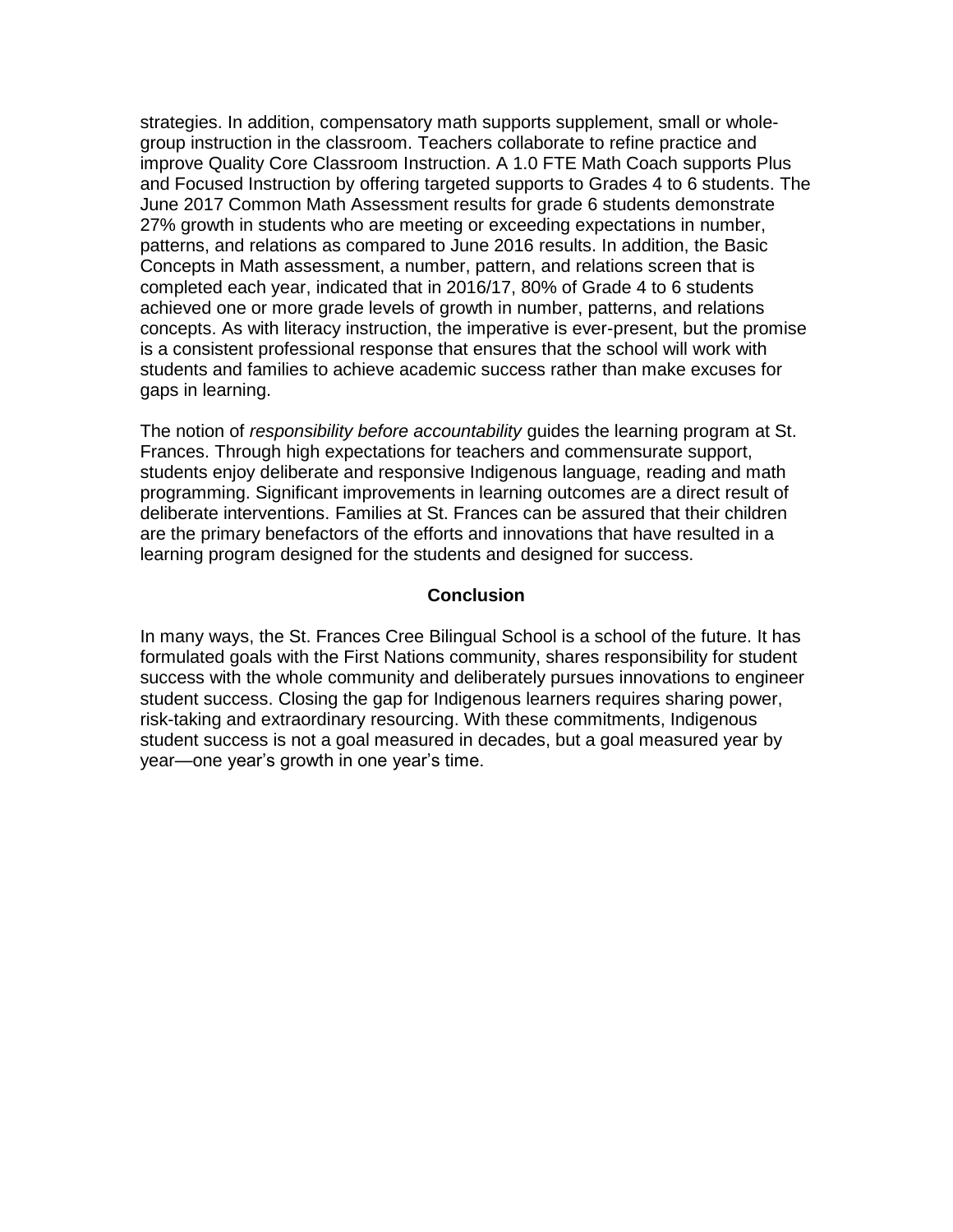# **Appendix 1: Evidence of Board Influence and Participation**

| Jan 9, 2006  | Board identifies Trustees to participate in the January 12, 2006,<br>partnership development meeting with Saskatoon Tribal Council.                                                                                                                                                        |
|--------------|--------------------------------------------------------------------------------------------------------------------------------------------------------------------------------------------------------------------------------------------------------------------------------------------|
| June 5, 2006 | Board is updated on the progress of the Partnership development<br>between STC, CUMFI, GSCS and Sask Learning.                                                                                                                                                                             |
| Nov 20, 2006 | Board is provided information on the Aboriginal Education<br>Accountability Framework.                                                                                                                                                                                                     |
| Jan 8, 2007  | Board requests options for the use of the St. Frances facility.                                                                                                                                                                                                                            |
| Jan 22, 2007 | Board is provided an update on the consultation process regarding<br>St. Frances School.                                                                                                                                                                                                   |
| Mar 19, 2007 | Board is provided an update on the developing partnerships<br>regarding St. Frances School programming.                                                                                                                                                                                    |
| Mar 26, 2007 | Board has further discussions on the developing partnerships<br>regarding St. Frances School programming.                                                                                                                                                                                  |
| Jun 4, 2007  | Board approves the nêhiyawak Cree Language Immersion<br>Kindergarten at St. Frances School commencing September 2007.                                                                                                                                                                      |
| Jun 4, 2007  | Board receives and discusses the proposed plan for partnership<br>development central to the programming offerings at St. Frances<br>School.                                                                                                                                               |
| Jun 20, 2007 | A pipe ceremony was held at St. Frances School to acknowledge<br>the partnership between Greater Saskatoon Catholic Schools, the<br>Saskatoon Tribal Council (STC) and the Central Urban Metis<br>Federation (CUMFI) and to launch the Cree Immersion<br>Kindergarten in the fall of 2007. |
| Aug 27, 2007 | Board is provided details with respect to the ongoing facility,<br>programming and instructional planning and activity currently<br>underway at St. Frances School.                                                                                                                        |
| May 26, 2008 | Board participates in a facility and program tour of St. Frances<br>School.                                                                                                                                                                                                                |
| Nov 17, 2008 | Board is updated on the partnerships involved with St. Frances<br>School.                                                                                                                                                                                                                  |
| Apr 6, 2009  | Board is informed the FNME team, STC and CUMFI are hosting a<br>FNME planning/visioning workshop on May 26, 2009.                                                                                                                                                                          |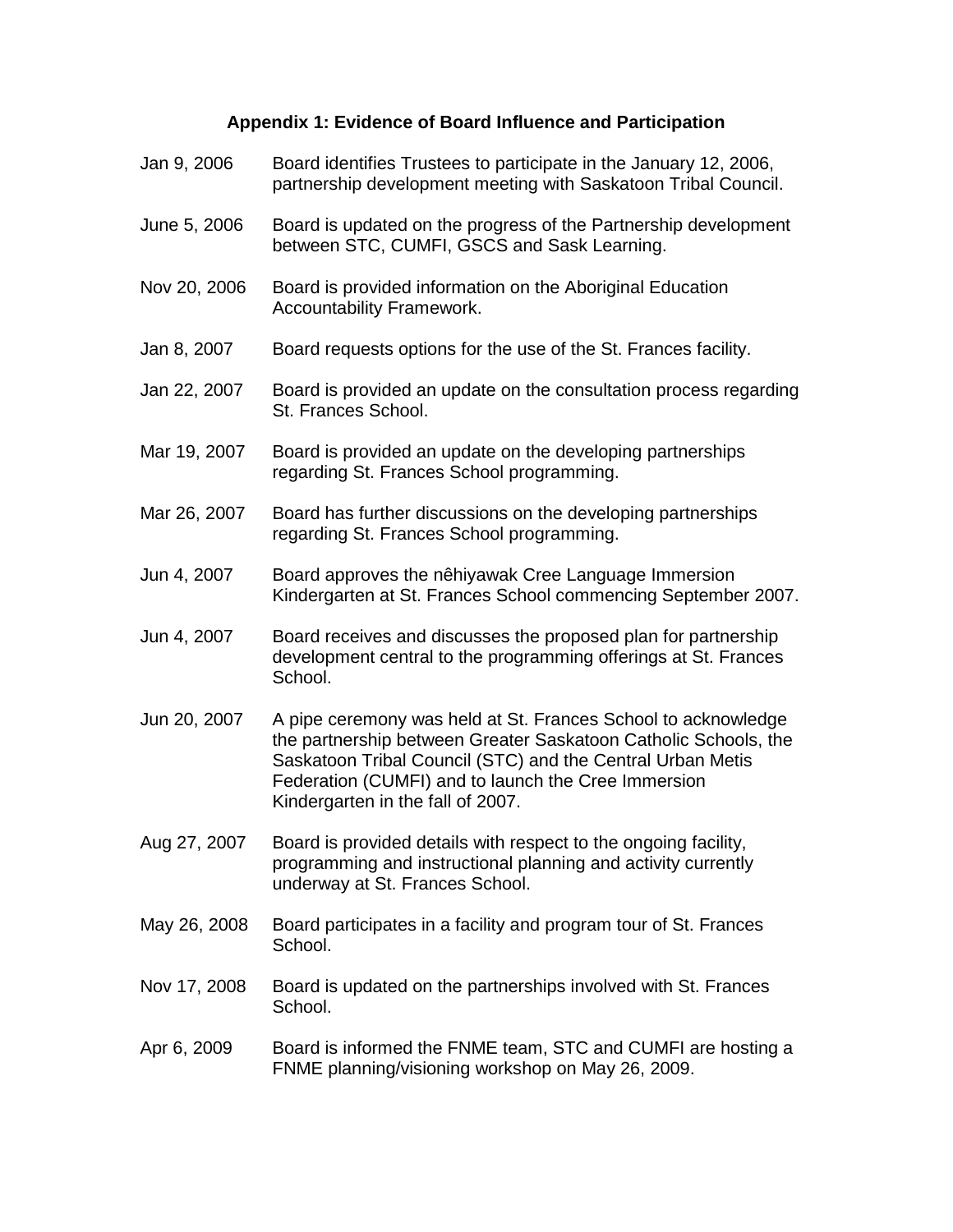| Oct 19, 2009  | Board is invited to the signing of the Memorandums of<br>Understanding for STC and CUMFI on October 22, 2009.                                                       |
|---------------|---------------------------------------------------------------------------------------------------------------------------------------------------------------------|
| Mar 29, 2010  | Cree Bilingual Program is in its third year, Board is provided an<br>update by Superintendent G. Martell and delegation.                                            |
| Dec 6, 2010   | Board receives an update regarding the māmawohkamātowin<br>partnership.                                                                                             |
| Nov 21, 2011  | Board is provided an update on the māmawohkamātowin<br>Partnership and the work being done.                                                                         |
| Dec 17, 2012  | Board approves the 2012-2015 First Nations and Métis Education<br>Plan. Cree Bilingual programming is now offered at St. Frances<br>School for K to Gr. 5 students. |
| Nov 3, 2014   | Board develops advocacy plan for St. Frances facility.                                                                                                              |
| Apr 20, 2015  | Board tours programs at St. Frances School.                                                                                                                         |
| Jan 4, 2016   | Board is informed of the community consultation regarding the St.<br>Frances facility on January 27, 2016.                                                          |
| Jan 27, 2016  | Board participates in the first St. Frances School facilities<br>consultation.                                                                                      |
| Feb 8, 2016   | Board is provided with a summary of the community consultation<br>meeting on January 27, 2016.                                                                      |
| Feb 29, 2016  | Board discusses the next steps in the advocacy plan for St. Frances<br>Cree Bilingual School.                                                                       |
| March 1, 2017 | Board signs MOU for a Professional Development School with<br>Saskatoon Tribal Council and the University of Saskatchewan.                                          |
| May 16, 2017  | Board participates in the second St. Frances school facilities<br>consultation.                                                                                     |
| Sep 26, 2016  | Board has further discussions regarding the St. Frances Cree<br>Bilingual School advocacy plan.                                                                     |
| Sep 11, 2017  | Board approves the St. Frances Cree Bilingual School May 16,<br>2017 Facility Consultation Report.                                                                  |
|               |                                                                                                                                                                     |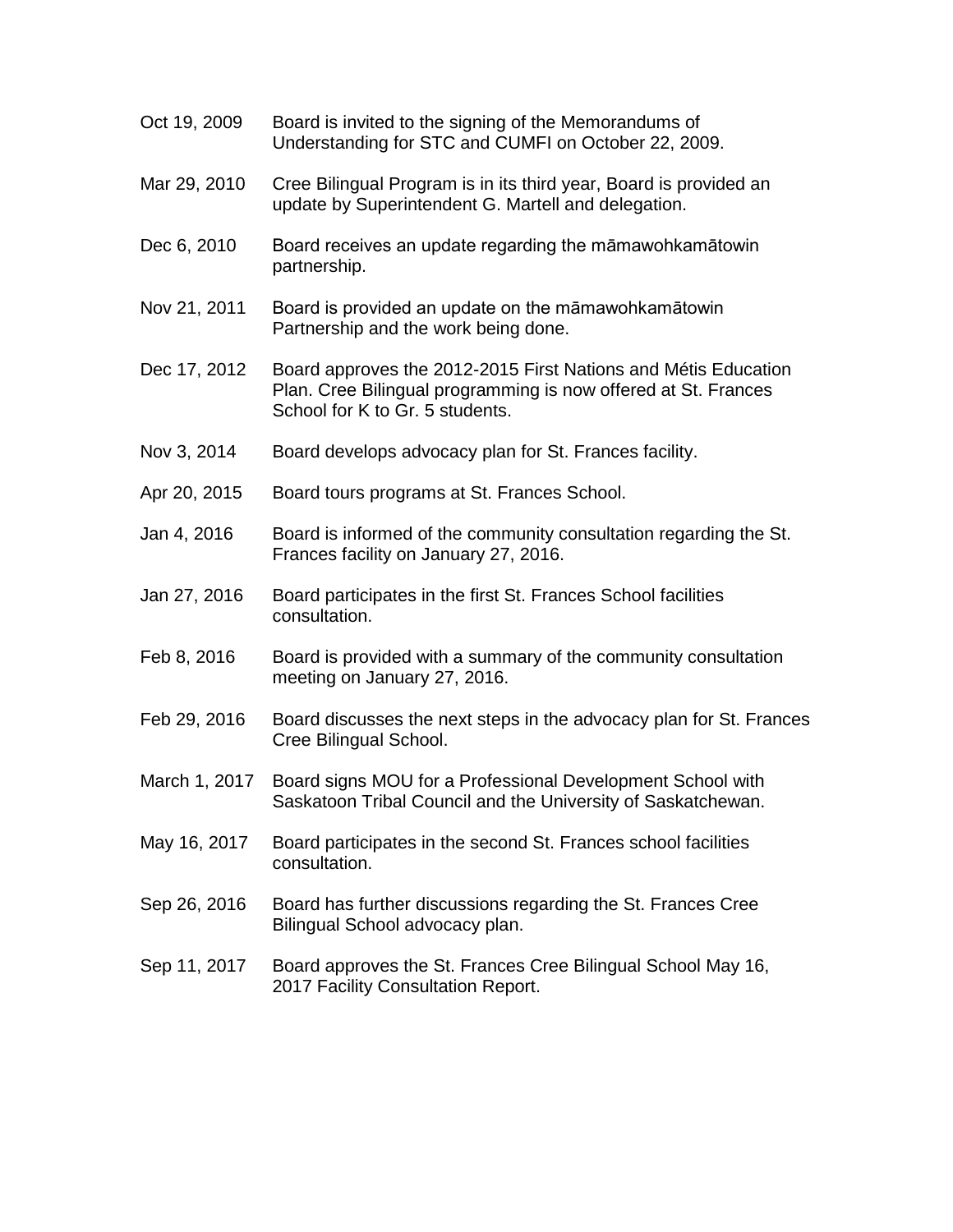#### **Appendix 2: Nehiyaw Language and Culture Curriculum Overview**

A Cree bilingual curriculum was developed for kindergarten to grade eight at St. Frances Cree Bilingual School in Saskatoon to be implemented by the Cree speaking teachers. The curriculum is written in the Y-dialect and is designed around the language, traditions, values and belief of the plains Cree People of Central Saskatchewan. The Y-dialect is one of three Cree dialects in Saskatchewan and with each dialect there are cultural and traditional variations which the students are made aware of.

The two languages of St. Frances Cree Bilingual School are English and Cree, where both languages are thread through specified subject areas. The Cree curriculum is aligned with the goals and outcomes of the provincial curriculum. The provincial curricular outcomes will be achieved through the integration of the Cree curriculum indicators. The curriculum is a living document whereby teachers can modify areas to accommodate the level of learning of their students. The layout of the curriculum is intended to support a spiral curricular approach to enable laddering of the Cree language from one grade to the next.

The Cree language consists of value based teachings that are transmitted to the students through the wellness model in the curriculum. As teachers and students work through the etymology of terms, a new level of the language emerges due the interconnection of the language and culture. Language and culture cannot be separated in teaching; therefore, learning the language includes history and belief systems of the people. Students study the connections between the language and their common and environmental surroundings. Through the components of the curriculum students identify with their history and cultural background. For many this may be the first exposure to their language and ancestral background.

The Cree bilingual curriculum is teacher friendly offering methodologies and ideas to permeate the themes of the provincial curriculum. The curriculum is also a tool that demonstrates how the target language can be taught in correspondence with English. The Cree language concepts enhance the knowledge base that students acquire from the provincial curriculum teachings.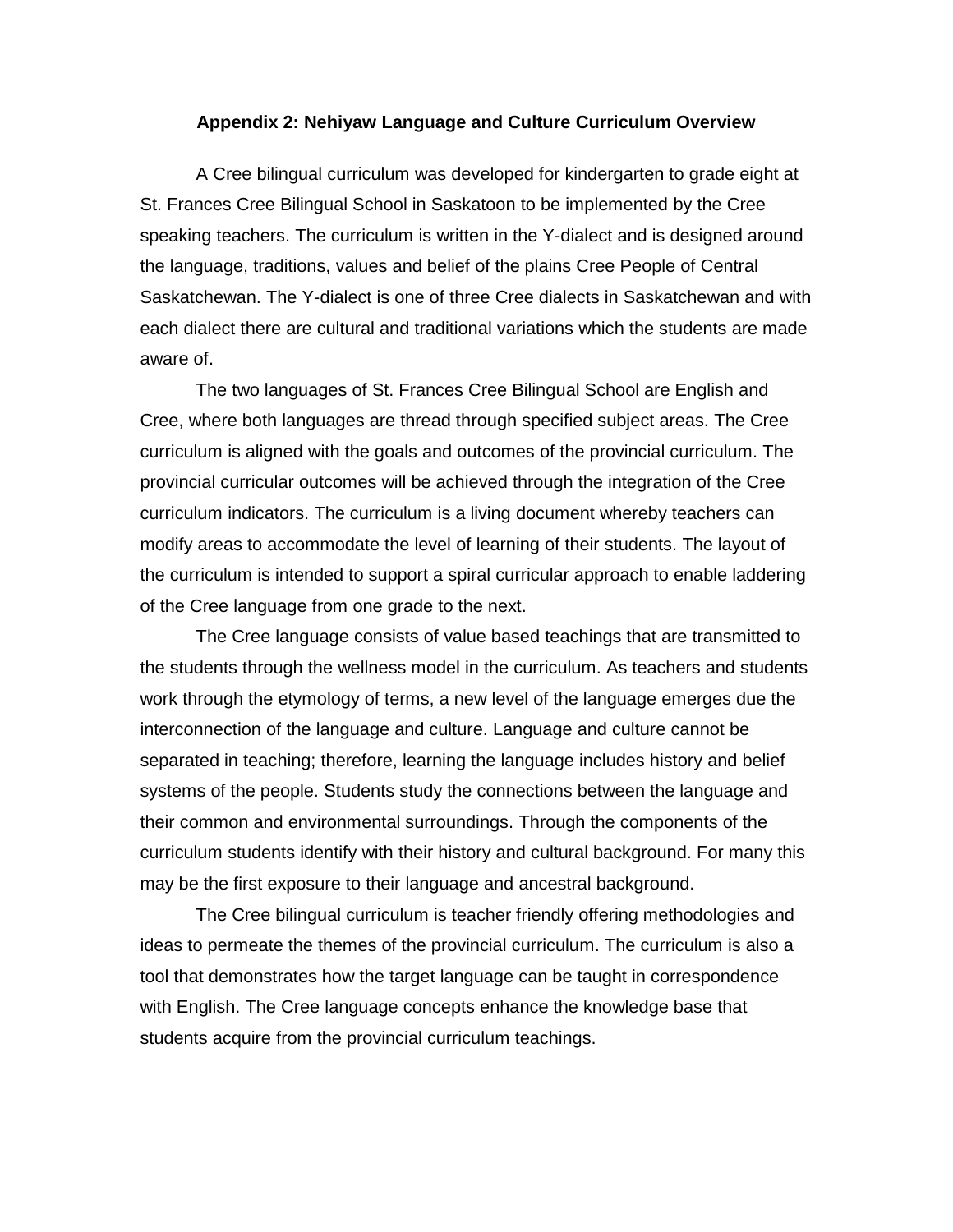#### **Appendix 3: Professional Development School Partnership Agreement**

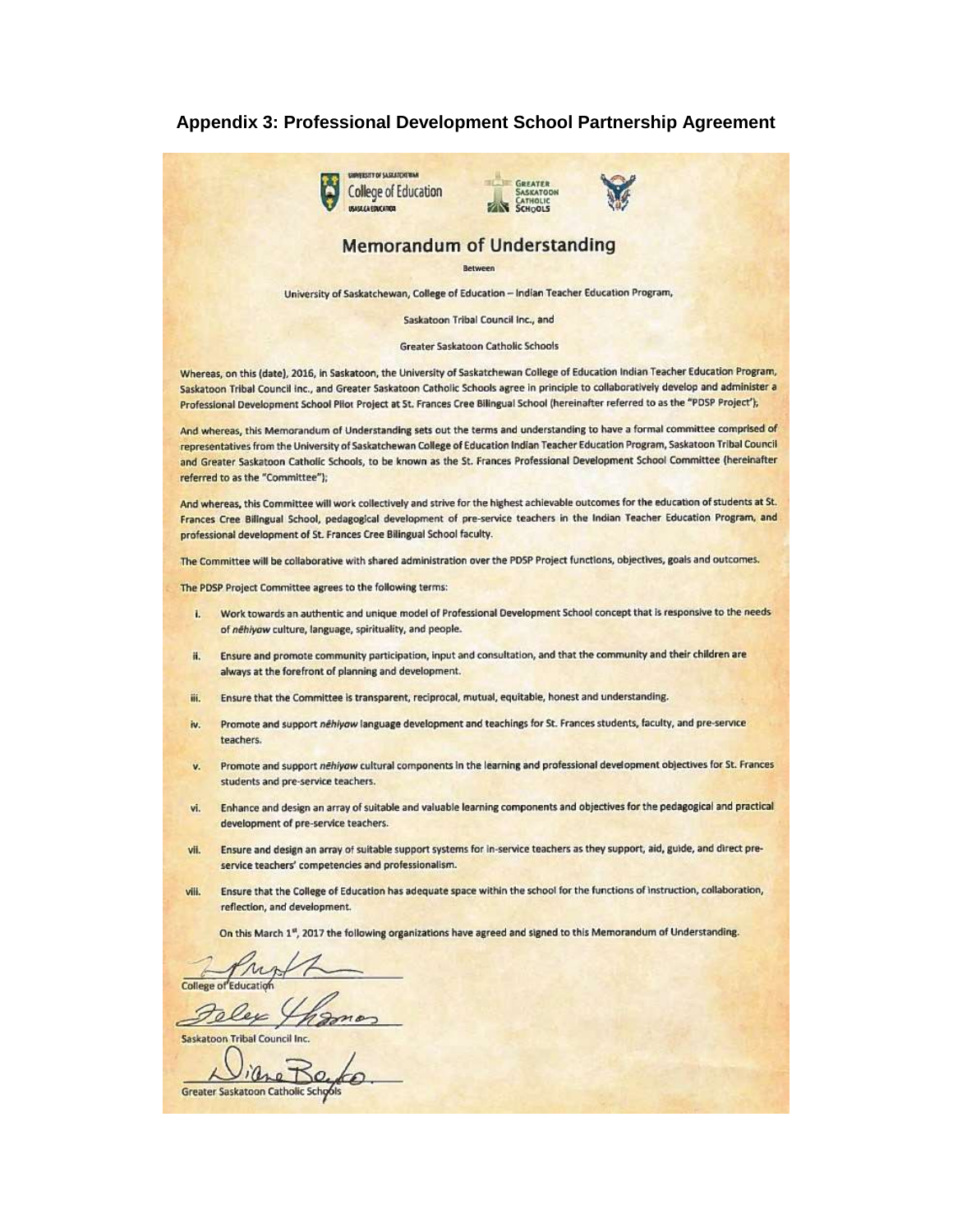# **Appendix 4: Enrolment Growth**

| <b>ACTUAL</b>    | <b>PRE-K</b>   | <b>ENGLISH</b> | <b>CREE</b> | <b>CREE GRADES</b> | <b>TOTAL</b> |
|------------------|----------------|----------------|-------------|--------------------|--------------|
| 2009             | $\overline{7}$ | 96             | 32          | $K-2$              | 133          |
| 2010             | 16             | 98             | 57          | $K-3$              | 171          |
| 2011             | 32             | 88             | 134         | $K-4$              | 254          |
| 2012             | 32             | 60             | 174         | $K-5$              | 266          |
| 2013             | 32             | 79             | 237         | $K-6$              | 348          |
| 2014             | 32             | 75             | 292         | $K-7$              | 399          |
| 2015             | 48             | 79             | 346         | $K-8$              | 473          |
| 2016             | 48             | 89             | 406         | $K-8$              | 543          |
| <b>PROJECTED</b> | <b>PRE-K</b>   | <b>ENGLISH</b> | <b>CREE</b> | <b>CREE GRADES</b> | <b>TOTAL</b> |
| 2017             | 48             | 101            | 458         | $K-8$              | 607          |
| 2018             | 48             | 100            | 467         | $K-8$              | 615          |
| 2019             | 48             | 105            | 485         | $K-8$              | 638          |

The following table illustrates student population growth and projections: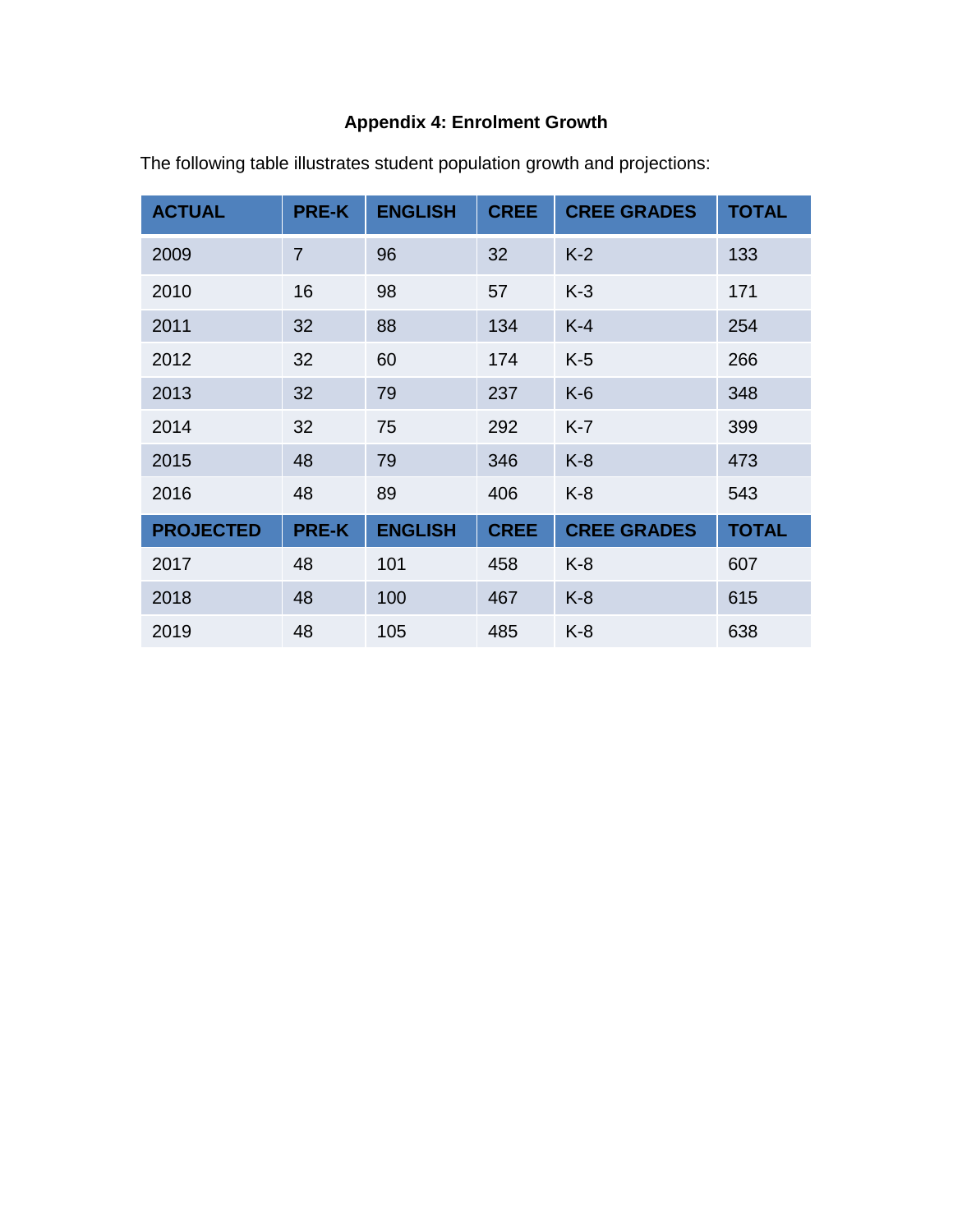## Appendix 5: St. Frances Cree Bilingual School Catholic School Community **Council, Letter of Support**





To Whom It May Concern:

Tel: (306)659-7310

I'm writing to express my support through this letter for the St. Frances Cree Bilingual School nomination for the Premier's Award for Innovation and Excellence in Education.

As a member of the St. Frances Catholic School Community Council, as well as being a kokum that has children and grandchildren attending St. Frances School since 2011, I am pleased to support this nomination. What drew me to enroll my own children into this school is that it offered a safe and inviting place for the nehiyaw culture and language to be taught and, most importantly, preserved.

St. Frances School has passionate, dedicated, knowledgeable staff that can make a difference for Indigenous children in learning Cree language, and teaching them their culture. St. Frances School will enrich the lives of close to 600 children with a sense of belonging, a place to participate in cultural teachings such as the opportunity to cleanse their mental, emotional, physical, and, spiritual beings with a weekly smudge. As well, tipi teachings are a part of the St. Frances program. Most importantly, the Cree language will be maintained for generations to come.

As a result from gaining all this valuable nehiyaw culture, St. Frances Cree Bilingual School Staff are graciously participating in the solution of revitalizing Culture and Language for years to come.

Hiy! Hiy!

Roberta McIntyre St. Frances Cree Bilingual School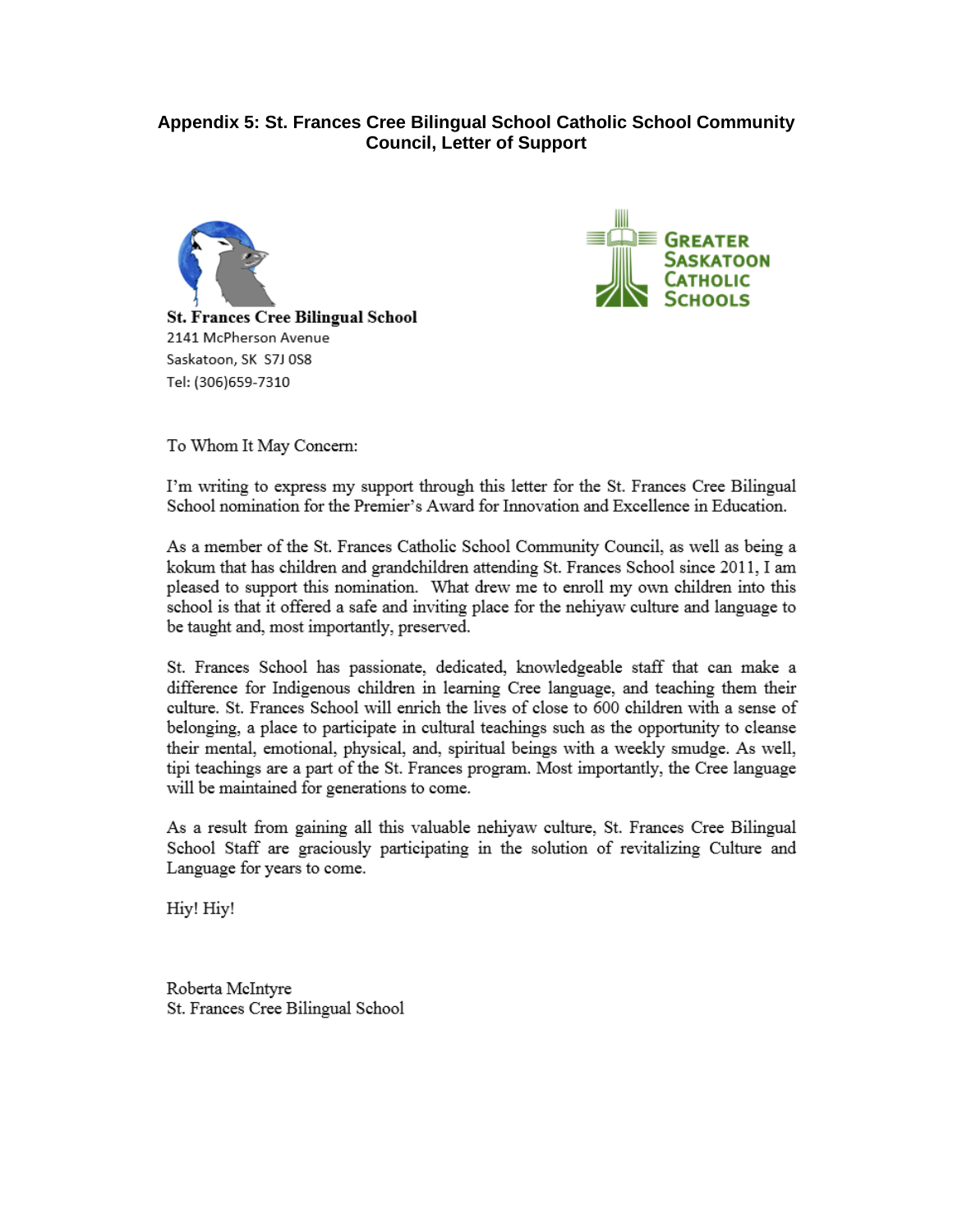## **Appendix 6: St. Frances Cree Bilingual Facility Advocacy Committee Terms of Reference**

*Type:* Ad hoc

## *Role*

In light of St. France's consistently increasing enrolment situation and the spatial challenges this has created, the role of the *St. Frances Facility Advocacy Committee* will be to work on behalf of the St. Frances parent community to advocate that the Ministry of Education commit to funding facility renovations and upgrades.

## *Responsibilities*

- Collaborate with St. Frances school staff, GSCS administration, and trustees, to identify current and future actions that will assist in meeting the goal of the committee, which is ultimately the successful completion of renovations at St. Frances Cree bilingual school.
- Act as the voice of the parent community concerning matters related to advocating for school renovations and report progress to all parties – both divisional and community.
- Communicate progress and needs using various forms of media (social, written, and external representation).
- Plan, organize, and create strategies and timelines for activities related to advocating for renovations - such as community consultations and events.
- Represent the parent community in dialogue with the Ministry at all events and conversations concerning St. France's need for increased space.

## *Membership and voting*

- A maximum of twelve members (the committee will consist of six nine parent representatives, and two - three division administrative staff).
- The committee will work on a consensus format without voting processes.

## *Chair*

- A Parent member will chair the committee with operational supports from divisional staff and management.
- A co-chair may be appointed by the committee to facilitate committee activities in absence of the chair.

## *Frequency of meetings*

• Monthly, and at the call of the committee Chair.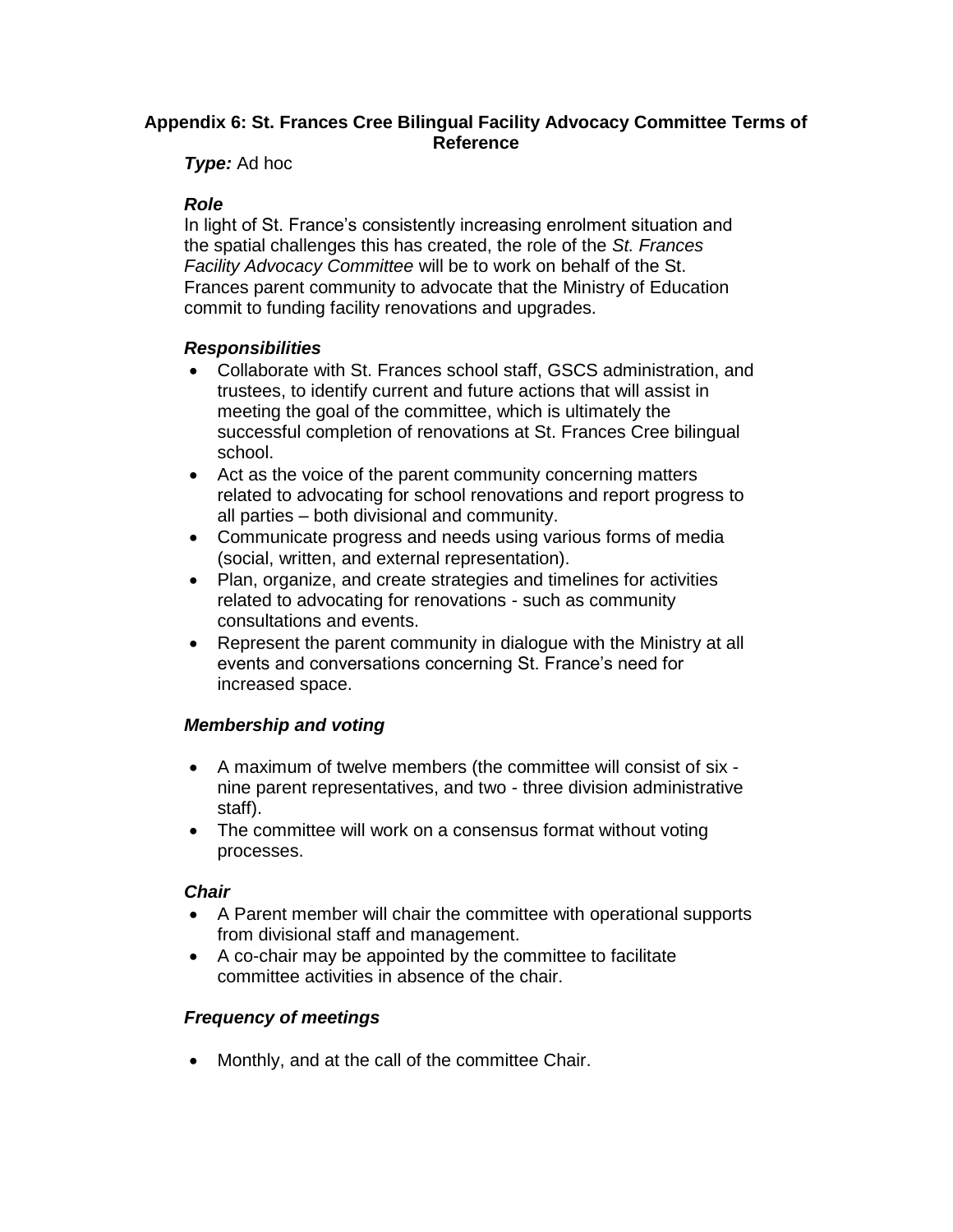#### Appendix 7: Saskatoon Tribal Council, Letter of Support



**SASKATOON TRIBAL COUNCIL** ASIMAKANISEEKAN ASKIY RESERVE #102A

200 - 335 Packham Avenue Saskatoon, Saskatchewan S7N 4S1 Phone (306) 956-6100 Fax (306) 244-7273

Office of the Tribal Chief

September 26, 2017

Saskatchewan School Boards Association

Attention: admin@saskschoolboards.ca

#### Re: St. Frances Cree Bilingual School Letter of Support

As a proud partner with Greater Saskatoon Catholic Schools and supporter of its educational programming, the Saskatoon Tribal Council is privileged and honored to support the nomination of St. Frances Cree Bilingual School for the Premier's Innovation and Excellence in Education Award.

St. Frances Cree Bilingual School programming strives to reduce barriers by providing education in the promotion of the Cree language and culture simultaneously with the English language, engaging children in healthy lifestyles, supporting activities and improving the quality of life for children and their families.

The preservation of the Cree language is a huge step to closing the gap for the children and Greater Saskatoon Catholic Schools/St. Frances Cree Bilingual School has been instrumental by achieving this initiative in acknowledging the needs of the community. Our partnership is about attaining that goal.

We are proud and fully support St. Frances Cree Bilingual School for the Premier's Innovation and Excellence Award.

Please don't hesitate to contact my office at (306) 956-6100 if you have any questions.

Thank you.

Sincerely,

Delix Thomas

Tribal Chief Felix Thomas Saskatoon Tribal Council

Kinistin Mistawasis

Muskeg Lake

Muskoday One Arrow

Whitecap Dakota Yellow Quill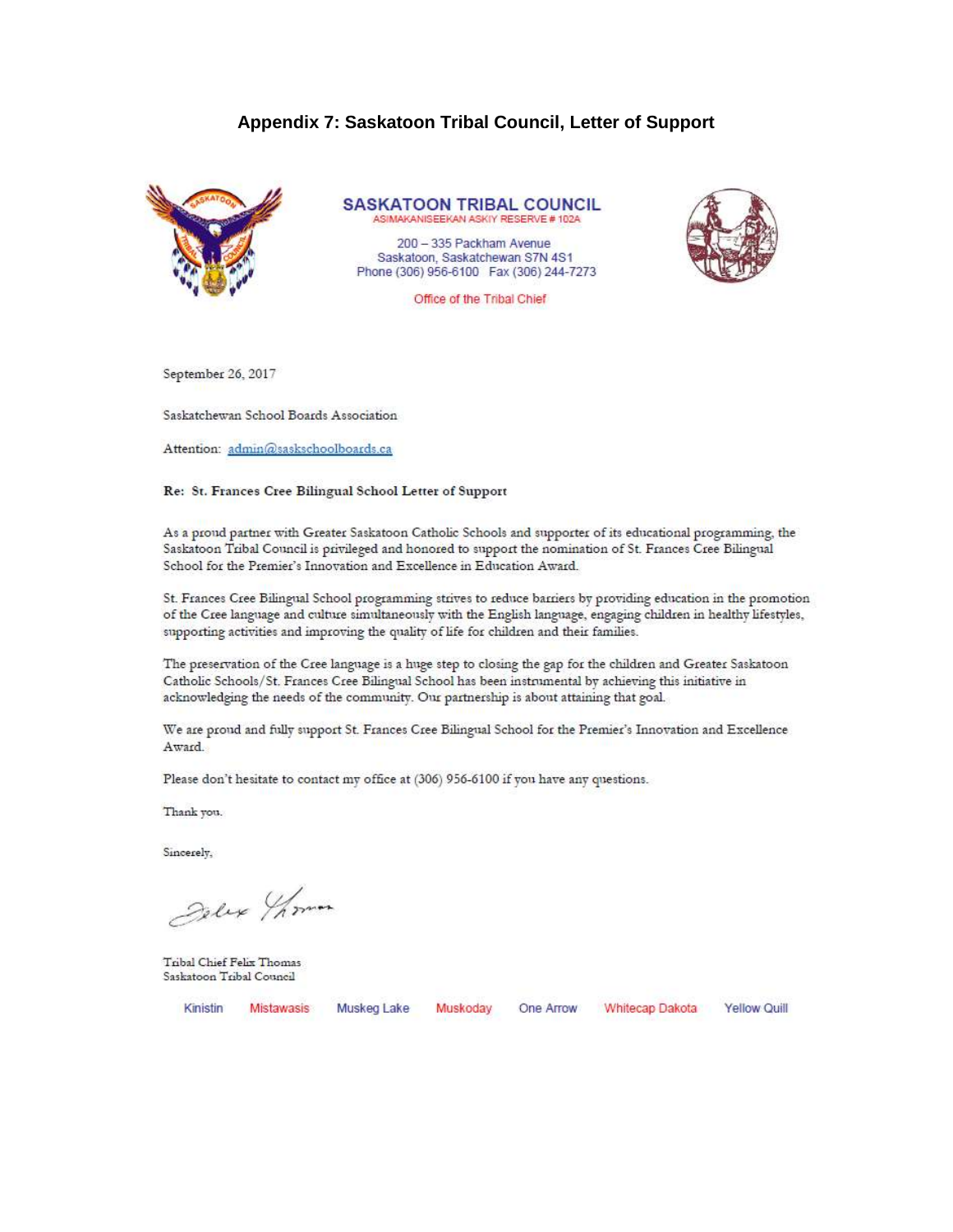#### Appendix 8: University of Saskatchewan, College of Education, Letter of **Support**



**UNIVERSITY OF SASKATCHEWAN College of Education USASK.CA/EDUCATION** 

Office of the Dean 28 Campus Drive Saskatoon SK S7N 0X1 Canada Phone: (306) 966-7627 Fx: (306) 966-7644

September 18, 2017

Dear Members of the Premier's Board of Education Award:

Please accept this letter in support of the nomination for the Greater Saskatoon Catholic School (GSCS) Board St. Frances Professional Development School (PDS) project. I write this letter as an honoured partner and proud member of the PDS partnership, and with humble recognition of the GSCS Board for this idea and for its commitment to excellence in teaching and learning.

Four years ago, the Greater Saskatoon Catholic School Board initiated the development of the St. Frances Professional Development School project, and since that time, they have been relentless in their commitment to its vision, implementation, and sustainability. Modeled as a Professional Development School, the St. Frances PDS project is a unique design for GSCS, working in collaboration with educational partners who share common goals in the improvement of teaching and learning. As leaders in this initiative, the GSCS Board effected the St. Frances Cree Bilingual School as the anchor site, and approached the Saskatoon Tribal Council (STC) and the College of Education faculty, staff, and the Indian Teacher Education Program (ITEP) to advance the idea of developing a Professional Development School partnership at St. Frances School. Sharing the common goals of developing a strong sense of Indigenous student identity, promoting high student achievement across all subject areas for all students, and furthering the development of culture and language at all grade levels and among staff, the PDS concept and partnership between GSCS, ITEP, and the STC made great sense. Four years laterI can attest that the through partnership with GSCS and the STC, the project has achieved great success.

The St. Frances PDS concept is innovative in its approach to student learning in that the concept promotes focused, targeted, and sustained teacher candidate learning in a real-world environment; it better develops the knowledge and skills of faculty and teachers at the school; it facilitates engagement in inquiry of practice; and it results in improved teaching quality. This improved quality develops, as a result, stronger student learning. Students benefit from the collaborative resources of the school as well as its partner organizations. In addition, because the partnership combines resources and uses the energy and creativity of an active steering committee, the PDS is sustainable, evidenced by the fact that it is now in its third full year following implementation.

I am especially proud of this cooperation. Each partner has a deep commitment philosophically, practically, and financially. The project is a model for other organizations on how collegiality, partnership, creativity, and commitment can improve teaching and learning in schools.

Thank you for considering the Greater Saskatoon Catholic School Board's St. Frances Professional Development School project for the 2017 Premier's Board of Education Award. The Greater Saskatoon Catholic School Board is much deserving of this recognition.

Sincerely,

thurl

Michelle Prytula Dean, College of Education

College of Education - University of Saskatchewan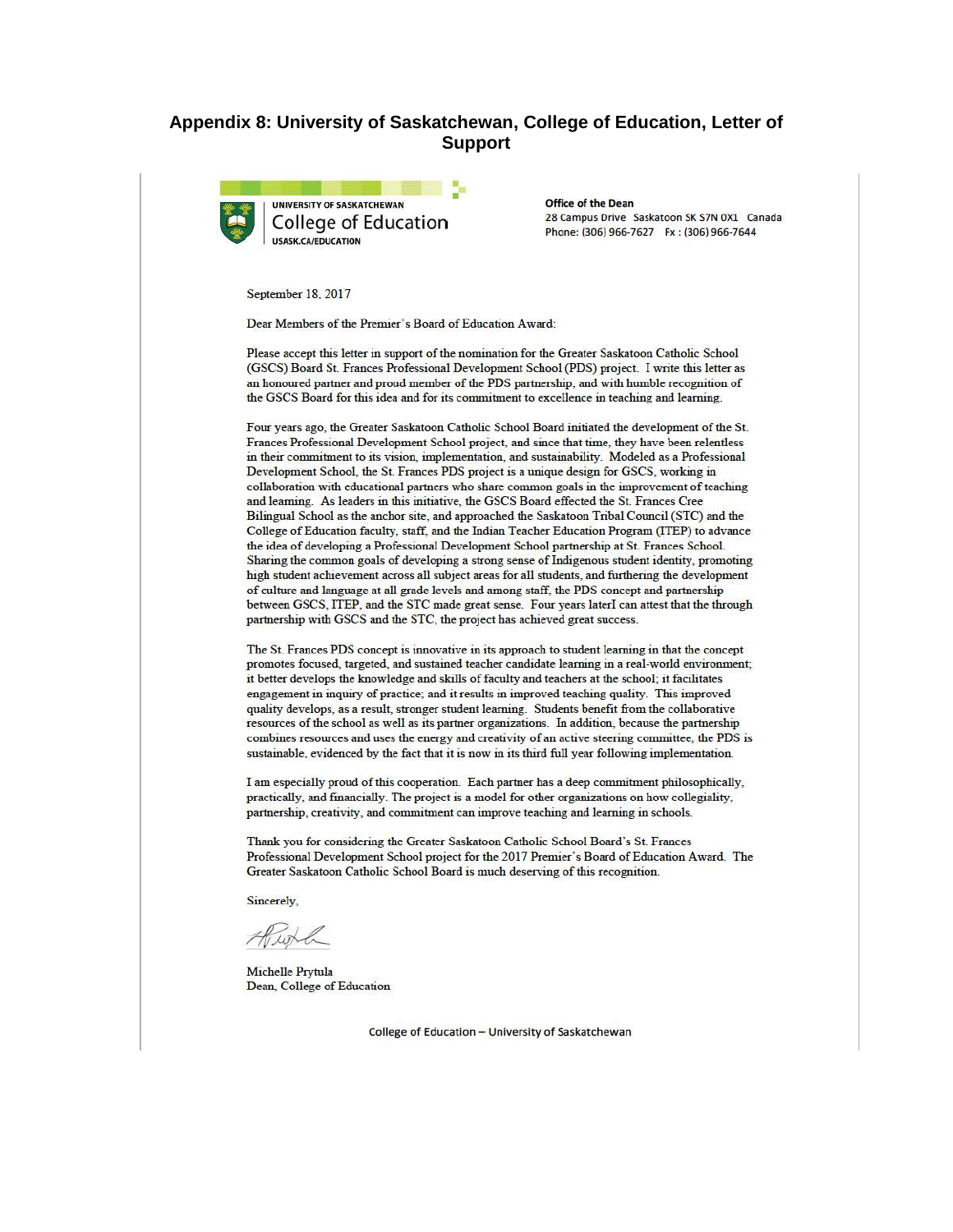#### Appendix 9: College of Nursing, Letter of Support



UNIVERSITY OF SASKATCHEWAN College of Nursing USASK CA/NURSING

5 HM (Huey-Ming) Tzeng, RN, PhD, FAAN **Dean and Professor College of Nursing** 104 Clinic Place, Saskatoon, Saskatchewan S7N 2Z4 Telephone: (306) 966-5568 Facsimile: (306) 966-6621 Email: huey-ming.tzeng@usask.ca

September 19, 2017

Saskatchewan School Boards Association, admin@saskschoolboards.ca

#### Subject: Letter of Support for St. Frances Cree Bilingual School

The College of Nursing is pleased to offer a letter of support in nominating the St. Frances Cree Bilingual School for the Premier's Innovation and Excellence Award. We have been an active partner at St. Frances where our faculty have supported nursing students through designing classroom health education modules, elementary student dental screening, fluoride varnish application, student and family advocacy on numerous issues, and student medical consultation.

Greater Saskatoon Catholic Schools has been a receptive partner and our college has engaged every level of their leadership at some point during our collaboration. After several years, our faculty has become significantly integrated into the school. In the past couple of years, we have engaged over five hundred elementary students and this has also provided us with the ability to forge strong linkages with the First Nations, Métis and Inuit community, who makes up nearly 98 per cent of the school community. The Greater Saskatoon Catholic School System has consistently provided on-site space allocation for our students and faculty and fully provided a supportive environment to support nursing student learning.

Through the valued partnership between the College of Nursing, University of Saskatchewan and the St. Frances School community, the outcomes have been invaluable including: improvement in elementary student health outcomes and outstanding opportunities for the nursing students in which to learn. It is a privilege to be able to support this nomination to acknowledge the educational innovations to support student achievement. It is through the support of this partnership that the school community has been able to benefit a holistic approach to student health, wellness and education.

Sincerely,

AMDY MING Sery<br>Huey-Ming Tzeng, MN, PhD, FAAN

Dean and Professor, College of Nursing